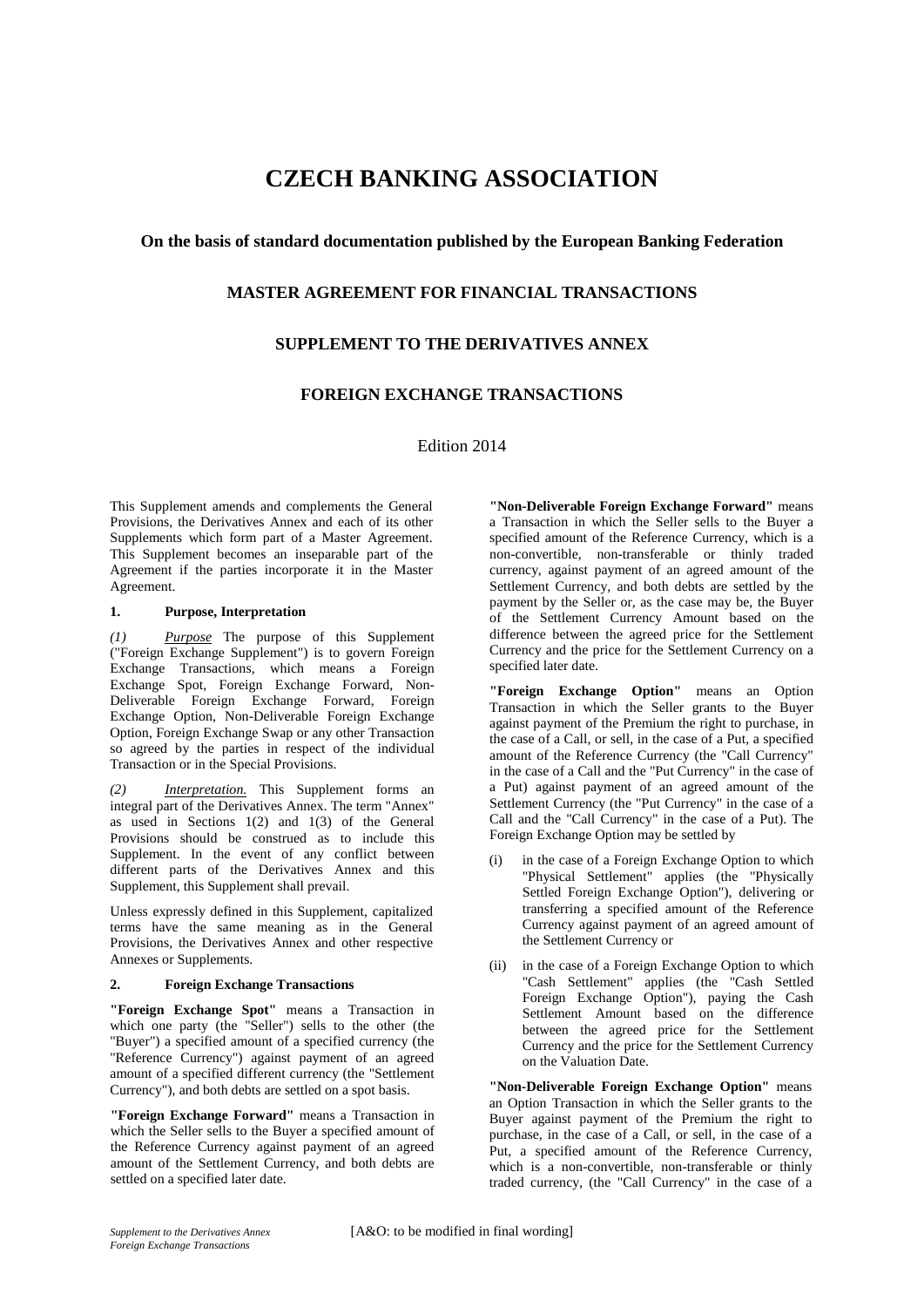Call and the "Put Currency" in the case of a Put) against payment of an agreed amount of the Settlement Currency (the "Put Currency" in the case of a Call and the "Call Currency" in the case of a Put), and both debts are settled by paying the Cash Settlement Amount based on the difference between the agreed price for the Settlement Currency and the price for the Settlement Currency on the Valuation Date.

**"Foreign Exchange Swap"** means a single Transaction in which

(a) the Seller sells to the Buyer a specified amount of the Reference Currency for an agreed amount of the Settlement Currency with both payments to be settled on a specified date, and simultaneously

(b) the Buyer sells to the Seller a specified amount of the Reference Currency against payment of an agreed amount of the Settlement Currency with both payments to be settled on a specified later date.

### **3. Deliveries and Payments**

*(1) Foreign Exchange Spot and Foreign Exchange Forward.* On the agreed Settlement Date for the Foreign Exchange Spot or the Foreign Exchange Forward the Seller shall deliver or transfer to the Buyer the specified amount of the Reference Currency and the Buyer shall deliver or transfer to the Seller the agreed amount of the Settlement Currency.

*(2) Non-Deliverable Foreign Exchange Forward.*  On the agreed Settlement Date for the Non-Deliverable Foreign Exchange Forward, the Seller shall pay to the Buyer the absolute value of the Settlement Currency Amount, if such amount is a negative number, and the Buyer shall pay to the Seller the Settlement Currency Amount, if such amount is a positive number.

**"Settlement Currency Amount"** means an amount expressed in the Settlement Currency calculated on the basis of the following formula:

```
[Agreed Amount of Settlement Currency x (1 - Forward Rate )]
Settlement Currency Rate
```
*(3) Foreign Exchange Swap.* On the initial agreed Settlement Date for the Foreign Exchange Swap the Seller shall deliver or transfer to the Buyer the specified amount of the Reference Currency and the Buyer shall deliver or transfer to the Seller the agreed amount of the Settlement Currency. On the final agreed Settlement Date for the Foreign Exchange Swap the Buyer shall deliver or transfer to the Seller a specified amount of the Reference Currency and the Seller shall deliver or transfer to the Buyer the agreed amount of the Settlement Currency.

*(4) Physically Settled Foreign Exchange Option.*  On the agreed Premium Payment Date for the Physically Settled Foreign Exchange Option the Buyer shall pay to the Seller the Premium. If the Physically Settled Foreign Exchange Option is exercised or deemed to be exercised, on the agreed Settlement Date of the Option Transaction, the Seller shall deliver or transfer to the Buyer the specified amount of the Reference Currency against simultaneous payment of the agreed amount of the Settlement Currency.

*(5) Non-Deliverable Foreign Exchange Option and Cash Settled Foreign Exchange Option.* On the agreed Premium Payment Date for the Non-Deliverable Foreign

Exchange Option or the Cash Settled Foreign Exchange Option the Buyer shall pay to the Seller the Premium. If the Option Transaction is exercised or deemed to be exercised, on the agreed Settlement Date for the Non-Deliverable Foreign Exchange Option or the Cash Settled Foreign Exchange Option, the Seller shall pay to the Buyer the Cash Settlement Amount, if such amount is a positive number.

**"Cash Settlement Amount"** means an amount expressed in the Settlement Currency and calculated as follows,

in the case of an Option Transaction where the Reference Currency is the Put Currency and the Settlement Currency is the Call Currency:

[Agreed Amount of the Call currency x (Settlement Currency Rate - Strike Price)] Settlement Currency Rate

(ii) in the case of an Option Transaction where the Reference Currency is the Call Currency and the Settlement Currency is the Put Currency:

 $\int$  Agreed Amount of the Put currency  $x \left( \frac{\text{Strike Pri}}{\text{E}} \right)$ Settlement Currency Rate

### *(6) Definitions.*

**"Forward Rate"** means the forward foreign exchange rate agreed as such between the parties, such rate shall be expressed as an amount of the Reference Currency per one unit of the Settlement Currency.

**"Settlement Currency Rate"** means the foreign exchange rate expressed as an amount of the Reference Currency per one unit of the Settlement Currency as determined by the Calculation Agent on the Valuation Date for the Valuation Time based on the currency exchange rate for the Reference Currency and the Settlement Currency (the "Currency Pair") (i) quoted through and obtainable from the Price Source specified in the agreed Currency Rate Option or, failing such agreement, (ii) determined by the Calculation Agent.

**"Currency Rate Option"** means the foreign exchange rate agreed by the parties by reference to the publication, screen or web page of an information vendor or any other price source (the "Price Source").

**"Strike Price"** means the foreign exchange rate agreed between the parties at which the Currency Pair shall be exchanged if an Option Transaction is exercised or deemed to be exercised; such rate shall be expressed as an amount of the Reference Currency per one unit of the Settlement Currency.

#### **4. Provisions applicable to Option Transactions**

Unless otherwise defined in this Supplement, any term relating to Option Transactions is to be construed in accordance with the applicable Options Supplement published by the CBA.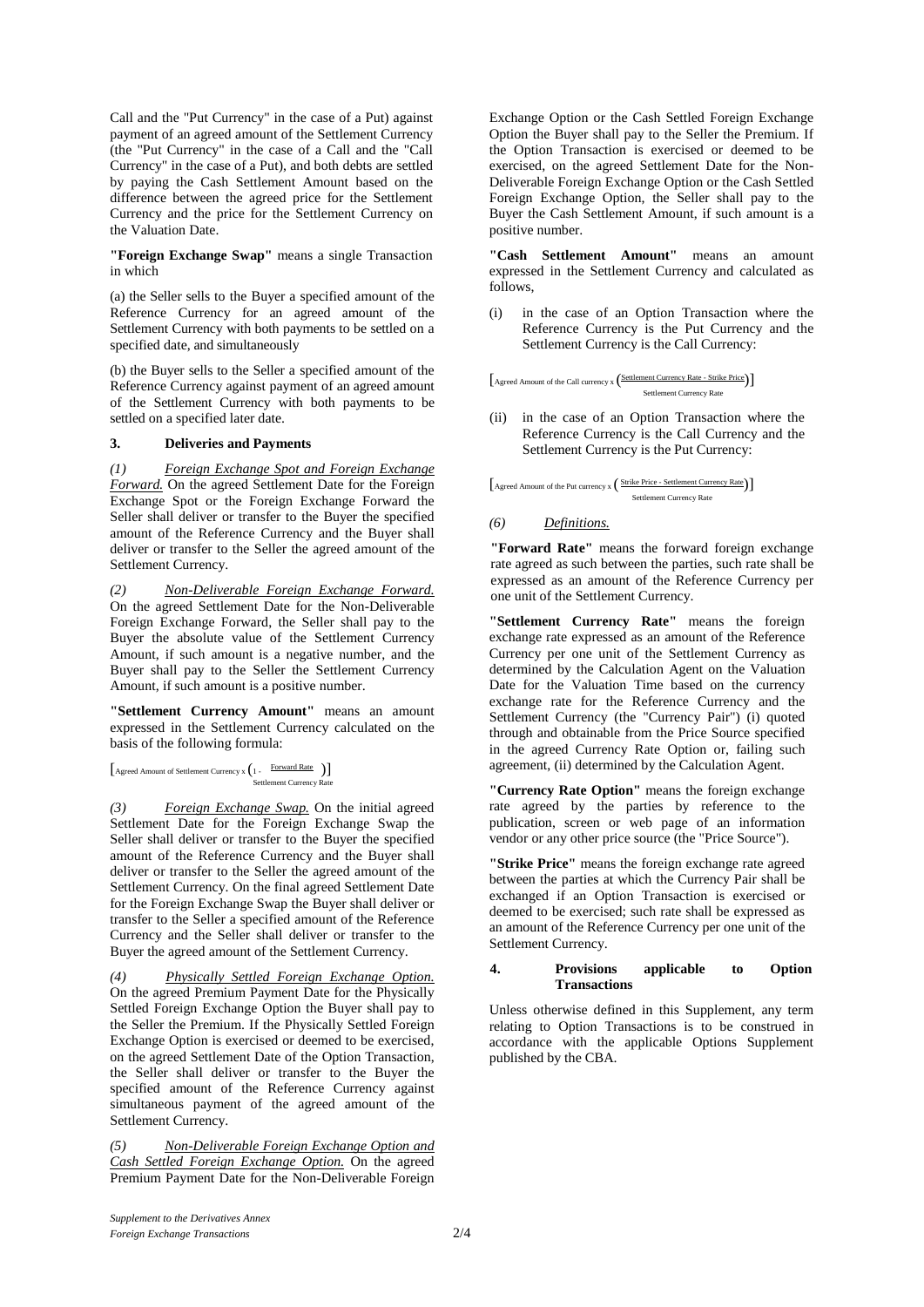#### **Suggested Form of Confirmation of a Foreign Exchange Swap Transaction**

To: From: Date:

We refer to our telephone conversation and hereby confirm our agreement to enter into a Foreign Exchange Swap Transaction [which shall be subject to the Master Agreement for Financial Transactions published by the Czech Banking Association and entered into between us on …. (the "Agreement"). This Confirmation is a Confirmation in the Sense of Section 2(2) of the General Provisions. Unless expressly defined in this Confirmation, capitalized terms have the same meaning as in the Master Agreement]. The terms of the Transaction are as follows:

### **General Terms:**

| Reference Number: |  |
|-------------------|--|
| Trade Date:       |  |

Party A [Company name, ID No., registered office]:

Party B [Company name, ID No., registered office]:

### **Initial Exchange:**

| <b>Settlement Date:</b>          | П             |
|----------------------------------|---------------|
| Seller (of Settlement Currency): | Party $[A/B]$ |
| Buyer (of Settlement Currency):  | Party [B/A]   |
| Settlement Currency Amount:      | П             |
| Reference Currency Amount:       | П             |
| Spot Rate:                       | П             |
| <b>Final Exchange:</b>           |               |
| <b>Settlement Date:</b>          | П             |
| Seller (of Settlement Currency): | Party $[B/A]$ |
| Buyer (of Settlement Currency):  | Party [A/B]   |
| Settlement Currency Amount:      | П             |
| Reference Currency Amount:       | П             |
| Forward Rate:                    | $\Box$        |
| <b>Other conditions:</b>         |               |
| <b>Calculating Agent:</b>        | Party [A/B]   |
| Settlement:                      | П             |
| Account of Party A/B for         |               |
| Settlement Currency:             | П             |
| Account of Party A/B for         |               |
| Reference Currency:              | П             |
|                                  |               |

[Agency:] [The Transaction is an Agency Transaction. [Name of Agent] is acting as agent for [corporate name or other identifier of Principal]]